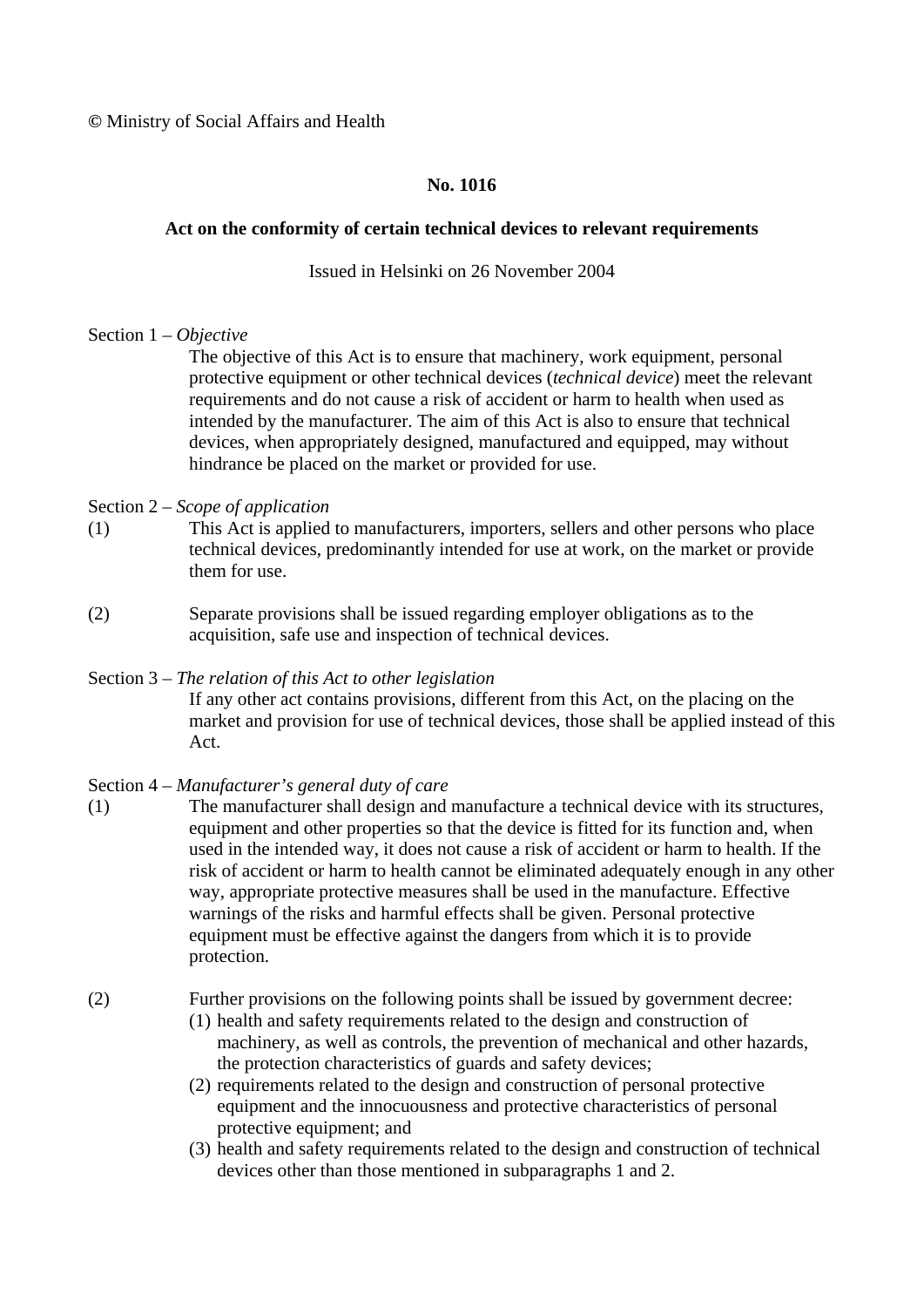### Section 5 – *Indication of conformity*

- (1) The manufacturer shall, in a manner required on the basis of the characteristics of the technical device,:
	- (1) prove in a reliable way that a technical device conforms to the relevant requirements; dangerous technical devices and personal protective equipment, other than simple one designed to protect from minor hazards, must be typeexamined or its conformity must be certified by an expert body;
	- (2) draw up technical documentation for indication and control of conformity;
	- (3) draw up appropriate operating instructions and other instructions to be provided with the device; and
	- (4) label the technical device with a marking of conformity and, in case the device otherwise is not clearly identifiable, with a necessary marking of identification.
- (2) Further provisions shall be issued by government decree on technical devices which shall undergo type-examination or other certification of conformity, and on the related procedure, as well as on the content of instructions provided with the device and on the labelling of the device.
- Section 6 *Consideration of a dangerous substance*
	- If a dangerous substance is permanently incorporated in a technical device, the manufacturer shall provide the device with the name of the substance and with a necessary marking to indicate the dangerousness of the substance in use and in case of accident. Appropriate operating and safety instructions for the substance shall be provided with the device.

Section 7 – *Obligations for importers to the European Economic Area* If the manufacturer has not fulfilled the obligation laid down in sections 4 to 6, the obligation falls on such other person who in his or her own name for the first time places a technical device on the market or provides it for use in the European Economic Area.

- Section 8 *Presumption of conformity*
- (1) A technical device is considered to meet the relevant requirements if the manufacturer has duly declared its conformity and affixed a mark of conformity to the device, or it has been proved in some other manner that the device conforms to the requirements laid down in section 5.
- (2) If the enforcing authority proves that a technical device does not conform to the relevant requirements or that it is dangerous in use, the availability of the device on the market may be impeded or restricted, as separately provided by statute.

#### Section 9 – *Obligations for persons supplying technical devices further*

- A person who supplies further a technical device placed on the market shall ensure that the device conforms to safety requirements in the same manner as it did when it was placed on the market. In addition, it shall be ensured that appropriate instructions in the Finnish and Swedish languages accompany the device.
- Section 10 *Technical devices in use*